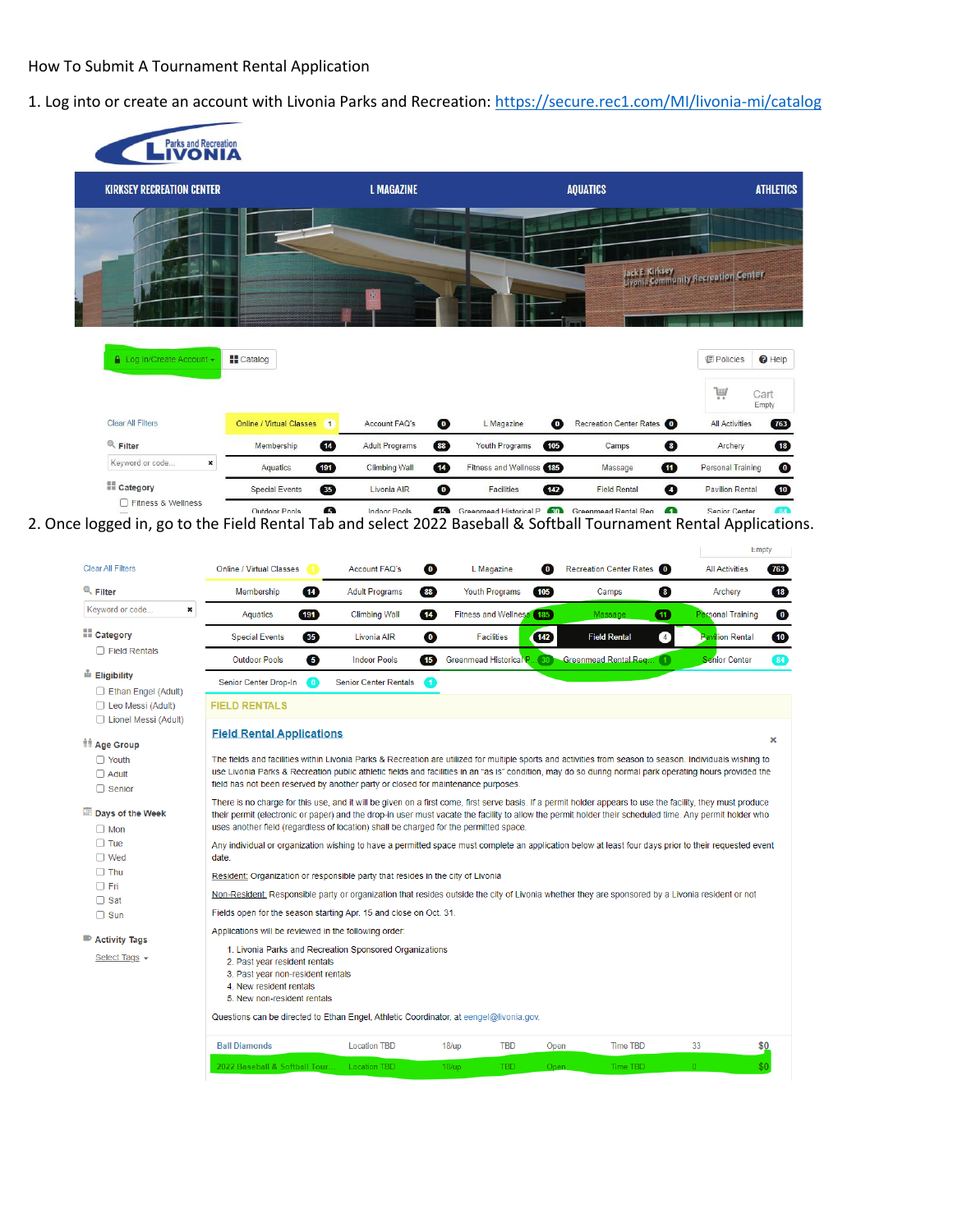## 3. Select the individual submitting the application (serving as point of contact for the tournament) and click the green Add to Cart button.

| 2022 Baseball & Softball Tour Location TBD                                                                                                                                                                                                                                                                                                                                       |                                                 |                                                                                                                                            | $18/\mathrm{up}$ | <b>TBD</b> | Open | Time TBD                                                                                                                                                                   | 0 | \$0 |
|----------------------------------------------------------------------------------------------------------------------------------------------------------------------------------------------------------------------------------------------------------------------------------------------------------------------------------------------------------------------------------|-------------------------------------------------|--------------------------------------------------------------------------------------------------------------------------------------------|------------------|------------|------|----------------------------------------------------------------------------------------------------------------------------------------------------------------------------|---|-----|
| Complete this application if you are looking to host a baseball or softball tournament for the 2022 season. All tournament applications must be<br>submitted at least four weeks in advance of the proposed start date.<br>Baseball and softball tournaments are permitted for only Bicentennial Park and/or Ford Field. Please include all dates and times in your applications |                                                 |                                                                                                                                            |                  |            |      |                                                                                                                                                                            |   |     |
| Date Range Year-round<br>Age/Gender 18/up                                                                                                                                                                                                                                                                                                                                        | Location Location TBD<br>Days TBD<br>Fee \$0.00 | <b>Activity</b> Field Rental Applications<br>Session 2022 Baseball & Softball Tournament Applications<br>Registration Oct 11 6a-Sep 30 11p |                  |            |      | <b>ACCOUNT MEMBERS</b><br>Ethan Engel (Adult)<br>Eligible<br><b>Leo Messi (Adult)</b><br>Eligible<br>Lionel Messi (Adult)<br>٠<br>Eligible<br><b>1.</b> Add Account Member |   |     |
|                                                                                                                                                                                                                                                                                                                                                                                  |                                                 |                                                                                                                                            |                  |            |      | ty Add To Cart                                                                                                                                                             |   |     |

# 4. The next box the comes up click the blue Checkout button in the bottom right-hand corner.

| Total<br>$\#$<br>Item<br>Applications will be reviewed in the following order:<br>Ethan Engel for Field Rental Applications 2022 Baseball & Softball Tou<br>1.<br>1. Livonia Parks and Recreation Sponsored Organizations<br>2. Past year resident rentals<br>3. Past year non-resident rentals<br>4. New resident rentals<br>5. New non-resident rentals<br>Questions can be directed to Ethan Engel, Athletic Coordinator, at eengel@livonia.gov.<br><b>Ball Diamonds</b><br><b>Location TBD</b><br>$18/\mathrm{up}$<br><b>TBD</b><br>Open<br>Tim<br>2022 Baseball & Softball Tour<br><b>TBD</b><br>Tim<br><b>Location TBD</b><br>$18/\text{up}$<br>Open<br>Complete this application if you are looking to host a baseball or softball tournament for the 2022 season. All<br>submitted at least four weeks in advance of the proposed start date.<br>Baseball and softball tournaments are permitted for only Bicentennial Park and/or Ford Field. Please include<br><b>Activity</b> Field Rental Applications<br><b>ACCOUNT MEI</b><br>Session 2022 Baseball & Softball Tournament Applications<br>Etha<br>Location Location TBD<br>л<br>Date Range Year-round<br>Elig<br>Days TBD<br>Leo<br>土<br>Age/Gender 18/up<br>Elig<br>Fee \$0.00<br>Registration Oct 11 6a-Sep 30 11p<br>Lion<br>土<br>Elig<br>$\frac{1}{2}$ Add Acc<br>te Add To<br><b>Sand Volleyball Courts</b><br><b>TBD</b><br><b>Location TBD</b><br>Open<br>Tim<br>18/up<br><b>TOTAL</b><br>\$0.00<br><b>TBD</b><br><b>Soccer Fields</b><br><b>Location TBD</b><br>Tim<br>$18/\mathrm{up}$<br>Open | upun nu anu uuuuun uaarang mpi. Tu umu unuu un wuc u ri |  |  |  |                |
|-----------------------------------------------------------------------------------------------------------------------------------------------------------------------------------------------------------------------------------------------------------------------------------------------------------------------------------------------------------------------------------------------------------------------------------------------------------------------------------------------------------------------------------------------------------------------------------------------------------------------------------------------------------------------------------------------------------------------------------------------------------------------------------------------------------------------------------------------------------------------------------------------------------------------------------------------------------------------------------------------------------------------------------------------------------------------------------------------------------------------------------------------------------------------------------------------------------------------------------------------------------------------------------------------------------------------------------------------------------------------------------------------------------------------------------------------------------------------------------------------------------------------------------------------------------------------|---------------------------------------------------------|--|--|--|----------------|
|                                                                                                                                                                                                                                                                                                                                                                                                                                                                                                                                                                                                                                                                                                                                                                                                                                                                                                                                                                                                                                                                                                                                                                                                                                                                                                                                                                                                                                                                                                                                                                       |                                                         |  |  |  |                |
|                                                                                                                                                                                                                                                                                                                                                                                                                                                                                                                                                                                                                                                                                                                                                                                                                                                                                                                                                                                                                                                                                                                                                                                                                                                                                                                                                                                                                                                                                                                                                                       |                                                         |  |  |  | $$0.00 \times$ |
|                                                                                                                                                                                                                                                                                                                                                                                                                                                                                                                                                                                                                                                                                                                                                                                                                                                                                                                                                                                                                                                                                                                                                                                                                                                                                                                                                                                                                                                                                                                                                                       |                                                         |  |  |  |                |
|                                                                                                                                                                                                                                                                                                                                                                                                                                                                                                                                                                                                                                                                                                                                                                                                                                                                                                                                                                                                                                                                                                                                                                                                                                                                                                                                                                                                                                                                                                                                                                       |                                                         |  |  |  |                |
|                                                                                                                                                                                                                                                                                                                                                                                                                                                                                                                                                                                                                                                                                                                                                                                                                                                                                                                                                                                                                                                                                                                                                                                                                                                                                                                                                                                                                                                                                                                                                                       |                                                         |  |  |  |                |
|                                                                                                                                                                                                                                                                                                                                                                                                                                                                                                                                                                                                                                                                                                                                                                                                                                                                                                                                                                                                                                                                                                                                                                                                                                                                                                                                                                                                                                                                                                                                                                       |                                                         |  |  |  |                |
| <b>WCheckout</b><br>Close                                                                                                                                                                                                                                                                                                                                                                                                                                                                                                                                                                                                                                                                                                                                                                                                                                                                                                                                                                                                                                                                                                                                                                                                                                                                                                                                                                                                                                                                                                                                             |                                                         |  |  |  |                |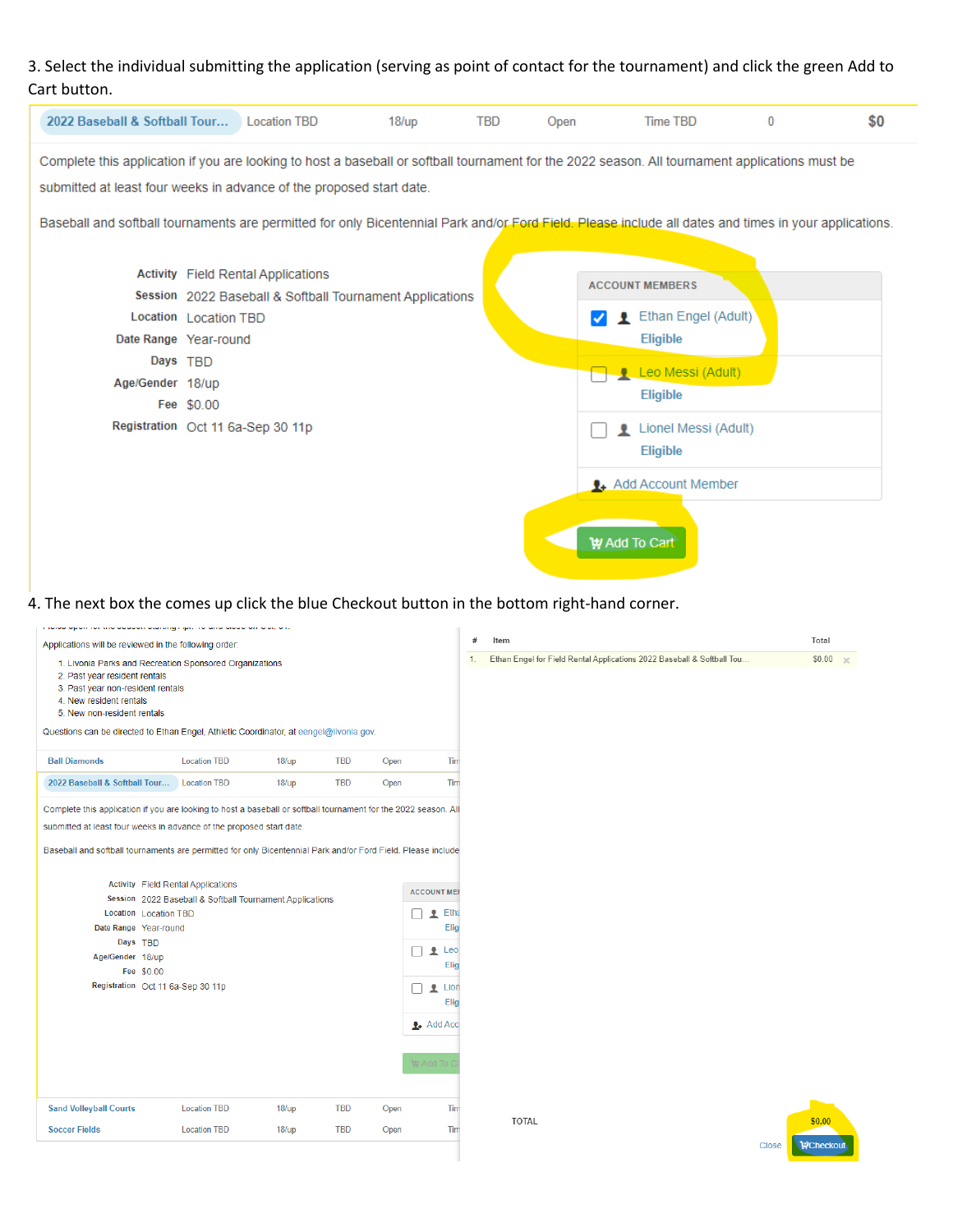5. Click the blue View/Print links to review both documents. These will be sent to you via email as well. Once read, click the green confirm attachment button.

| <b>H</b> Catalog   | <b>1</b> Account                                    | f Connect |                                                                |  |                   | <b>O</b> Internal | <b>图 Policies</b>               | $\Theta$ Help | $\blacksquare$ Log Out                    |
|--------------------|-----------------------------------------------------|-----------|----------------------------------------------------------------|--|-------------------|-------------------|---------------------------------|---------------|-------------------------------------------|
| <b>Attachments</b> |                                                     |           |                                                                |  |                   |                   |                                 | W             | \$0.00<br>1 item                          |
| <b>Attachments</b> |                                                     |           |                                                                |  | <b>View/Print</b> |                   |                                 |               |                                           |
|                    | <sup>1</sup> Tournament Rental Guidelines           |           |                                                                |  | <b>View/Print</b> |                   | <b>CHECKOUT FOR ETHAN ENGEL</b> |               |                                           |
|                    |                                                     |           | Tournament Rental Guidelines - Baseball & Softball Tournaments |  |                   |                   | <b>THE Browse Catalog</b>       |               |                                           |
|                    | <sup>2</sup> Inclement Weather Form                 |           |                                                                |  | View/Print        |                   | hattachments                    |               |                                           |
|                    |                                                     |           |                                                                |  |                   |                   | <b>C</b> Prompts                |               |                                           |
|                    | Livonia Parks & Recreation Inclement Weather Policy |           |                                                                |  |                   |                   | <b>同 Waivers</b>                |               |                                           |
|                    |                                                     |           |                                                                |  |                   |                   | (5) Payment                     |               |                                           |
|                    |                                                     |           |                                                                |  |                   |                   | 1 Review & Confirm              |               |                                           |
|                    |                                                     |           |                                                                |  |                   |                   | <b>图 Receipt</b>                |               |                                           |
|                    |                                                     |           |                                                                |  |                   |                   |                                 |               | Confirm Attachments ><br>← Browse Catalog |

6. Answers all prompts on the next page. This is the section where you input your requested dates, times, and locations. If you are applying for more than one weekend, please include all dates in the appropriate section. When all prompts have been answered, click the green Submit Responses button.

7. Read through the Release and Hold Harmless Agreement. You will need to click on the "I Agree on Behalf of…" box and a signature screen will appear. Please electronically sign inside the box and click the blue Save button. Once that is done and you see your signature on bottom, click the green Confirm Waiver Agreement.

| Waiver Signature<br>$\!\times\!$<br><b>Tournaments - Release &amp;</b><br>Please sign on the line:<br><b>THE Browse Catalog</b><br><b>Applies to:</b><br><b>D</b> Attachments<br>Ethan Engel for Field Rental Applications 2022 Bas<br><b>D</b> Prompts<br><b>C</b> Waivers<br><b>RELEASE AND HOLD HARMLESS AGREE</b>                                       | <b>CHECKOUT FOR ETHAN ENGEL</b> |
|-------------------------------------------------------------------------------------------------------------------------------------------------------------------------------------------------------------------------------------------------------------------------------------------------------------------------------------------------------------|---------------------------------|
|                                                                                                                                                                                                                                                                                                                                                             |                                 |
|                                                                                                                                                                                                                                                                                                                                                             |                                 |
|                                                                                                                                                                                                                                                                                                                                                             |                                 |
|                                                                                                                                                                                                                                                                                                                                                             |                                 |
|                                                                                                                                                                                                                                                                                                                                                             |                                 |
| In consideration of entering into this agreeme<br>(s) Payment                                                                                                                                                                                                                                                                                               |                                 |
| stipulate and agree to release, discharge, ind<br><b>Review &amp; Confirm</b><br>employees of any damage, loss or injury which                                                                                                                                                                                                                              |                                 |
| GROUP, ORGANIZATION OR FAMILY as a d<br><b>图 Receipt</b><br>This release extends and applies to, and cove<br>Save                                                                                                                                                                                                                                           |                                 |
| Close<br><b>Clear/Reset</b><br>damages, loss and liability, and the conseque<br>federal, local, or territorial law or statue providing in substance that releases shall not extend to claims, demands, injuries or damages,<br>which are unknown or are unsuspected to exist at the time to the person executing such release, are hereby expressly waived. | Confirm Waiver Agreement >      |
| Having read the above conditions and receiving the tournament guidelines pertaining to this rental I/we agree to adhere to the<br>conditions of this agreement, the tournament rental application, and the above guidelines established by the Livonia Parks and<br><b>Recreation Department.</b>                                                           | <b>≮</b> Prompts                |
| □ I agree on behalf of Ethan Engel                                                                                                                                                                                                                                                                                                                          | Follow us on Social Media       |
| $\frac{1}{2}$ Like 19                                                                                                                                                                                                                                                                                                                                       |                                 |